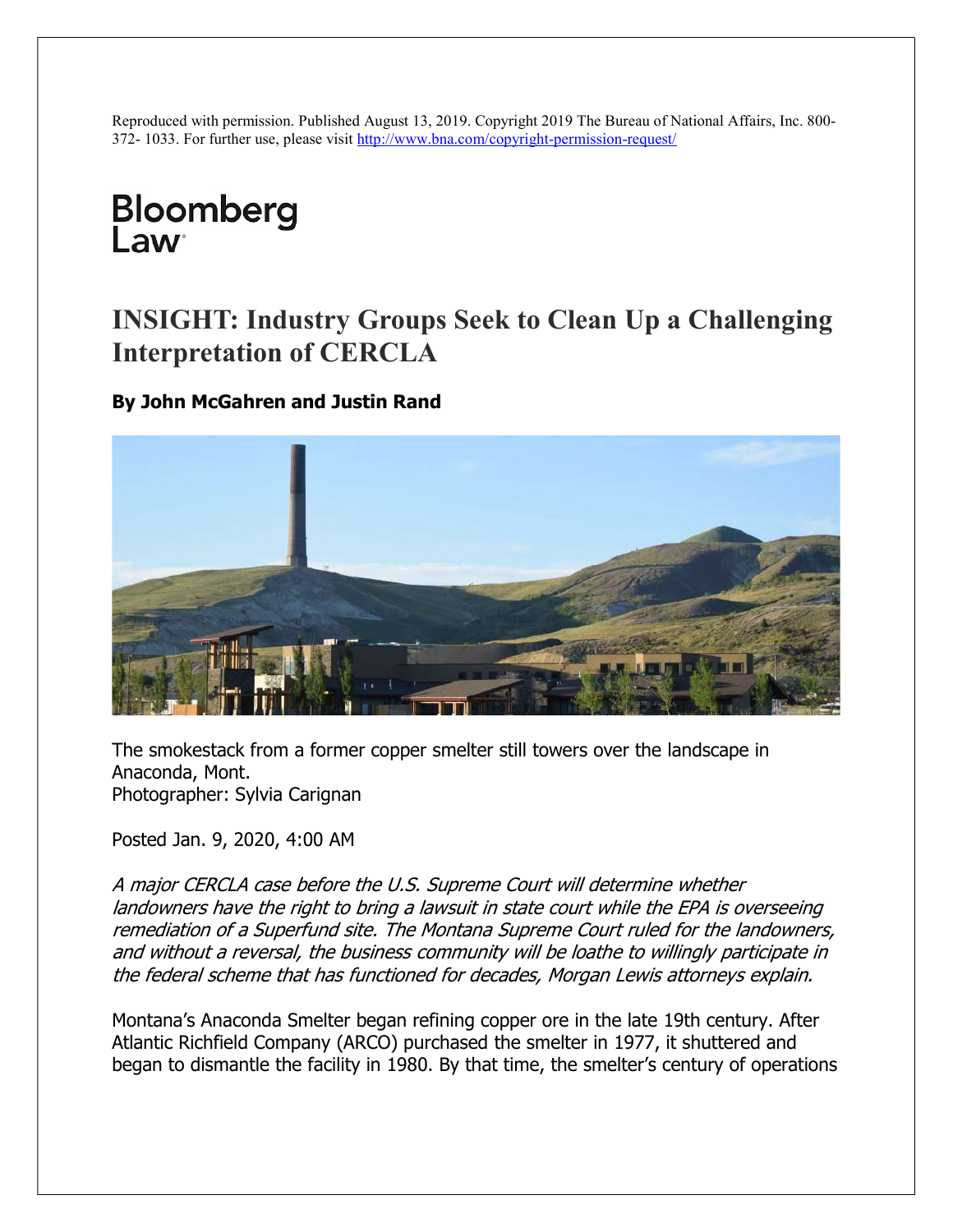left the soil, groundwater, and surface water around the site contaminated with hazardous chemicals.

That same year, Congress enacted the Comprehensive Environmental Response, Compensation, and Liability Act of 1980 (CERCLA), which governs the management and cleanup of hazardous-waste sites, also known as "Superfund" sites. In 1983, the Environmental Protection Agency designated the Anaconda Smelter site a Superfund site and identified ARCO as a potentially responsible party (PRP) for the costs of cleaning up the site under a comprehensive remediation plan.

#### Massive Superfund Site

The Anaconda Smelter site became one of the largest and most expensive Superfund sites in the county. The site comprises five towns and thousands of homes in a New York City-sized area, leading ARCO to spend nearly a half-billion dollars carrying out the EPA's remediation plan. ARCO completed the work mandated by the EPA's remediation plan in 2016.

Despite ARCO's efforts to comply with the EPA's plan, a subset of landowners within the Anaconda Smelter site brought a Montana state-court action against ARCO in 2008. The plaintiffs—landowners living downwind from the smelter on properties where metals emitted from the smelter's smokestacks landed—alleged various common-law torts and sought to have ARCO restore their properties to their original conditions. Plaintiffs ' sought nearly \$60 million in "restoration damages" to fund this additional remediation work.

ARCO countered that CERCLA barred the plaintiffs' claims for restoration damages. In particular, ARCO contended that CERCLA Section 113 prevented Montana state courts from reviewing plaintiffs' claims because those claims constituted a "challenge to a CERCLA cleanup" over which federal courts have exclusive jurisdiction.

ARCO also argued that much of the work the plaintiffs demanded would risk uncovering long-buried arsenic in the soil and contaminating additional groundwater.

#### State Court Ruling

In 2017, the Montana Supreme Court rejected ARCO's interpretation of CERCLA Section 113(h). The court reasoned that a barred challenge under CERCLA Section 113 "must be more than merely requiring [ARCO] to spend more money to clean up the land of the property owners."

Because the plaintiffs' claims were not a "challenge" under Section 113, the landowners could rely on state law to force ARCO to fund additional cleanup work beyond the EPA's plan.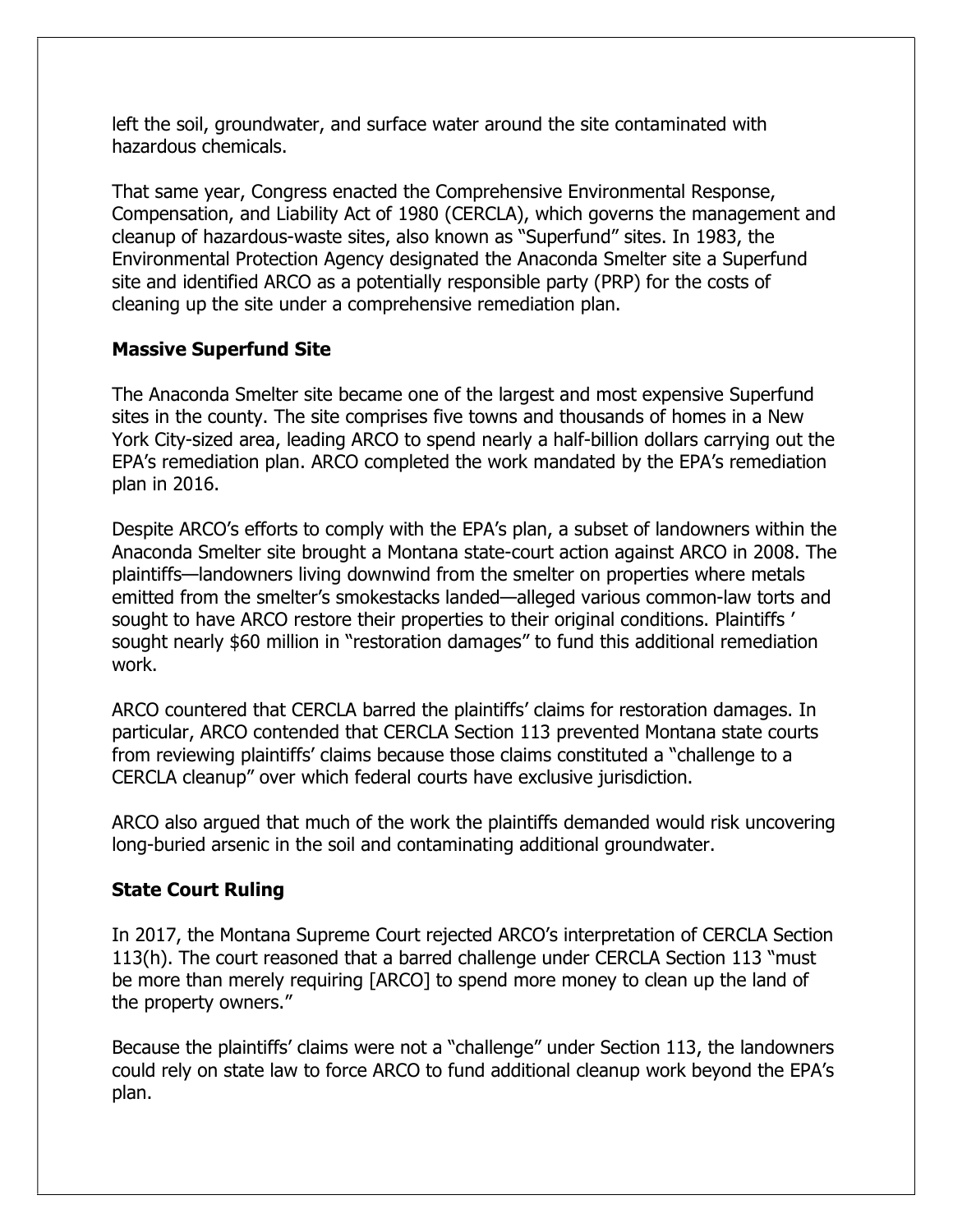ARCO filed a petition for certiorari to the U.S. Supreme Court, which the court granted in June 2019.

Before the Supreme Court, ARCO argued that Congress enacted CERCLA "to place the federal government in charge of remediating hazardous-waste sites across America from start to finish." While cleanups under CERCLA are costly, companies are willing to participate because "they are securing a global resolution of their responsibility for cleanup" and "buying into just one comprehensive remediation effort," ARCO contended.

#### ARCO Asserts Need for Stability, Clarity

Section 113 serves that policy, ARCO asserted, by protecting EPA cleanup efforts from challenges in the form of competing lawsuits and demands. In particular, Section 113(b) vests federal courts with exclusive jurisdiction over disputes arising under CERCLA, and Section 113(h) limits the types of CERCLA disputes that federal courts may review.

These provisions combine to jurisdictionally bar the landowners' state-court action, ARCO argued, because it was a prohibited "challenge" to the EPA's action under CERCLA. An alternative interpretation would allow private parties to "impose different, and potentially detrimental, multimillion-dollar cleanups" on companies already participating in the federal scheme.

ARCO separately argued that:

- 1. the landowners' claims are prohibited by CERCLA Section 122(e)(6)—which bars PRPs from doing their own remediation without EPA permission—because the landowners are "classic" PRPs as the owners of land containing hazardous waste; and
- 2. the Constitution's supremacy clause shields against the state-law obligations the landowners seek to impose because they violate EPA cleanup orders.

#### Landowners Respond

In response, the landowners claimed that the Montana Supreme Court's decision was an interlocutory order that the U.S. Supreme Court lacked jurisdiction to review.

Turning to Section 113, the landowners contended that it does not deprive state courts of the power to review state-law claims. Although Section 113(b) gives federal courts exclusive jurisdiction for cases "arising under" CERCLA, the landowners countered that their state-law claims are not CERCLA claims covered under that provision.